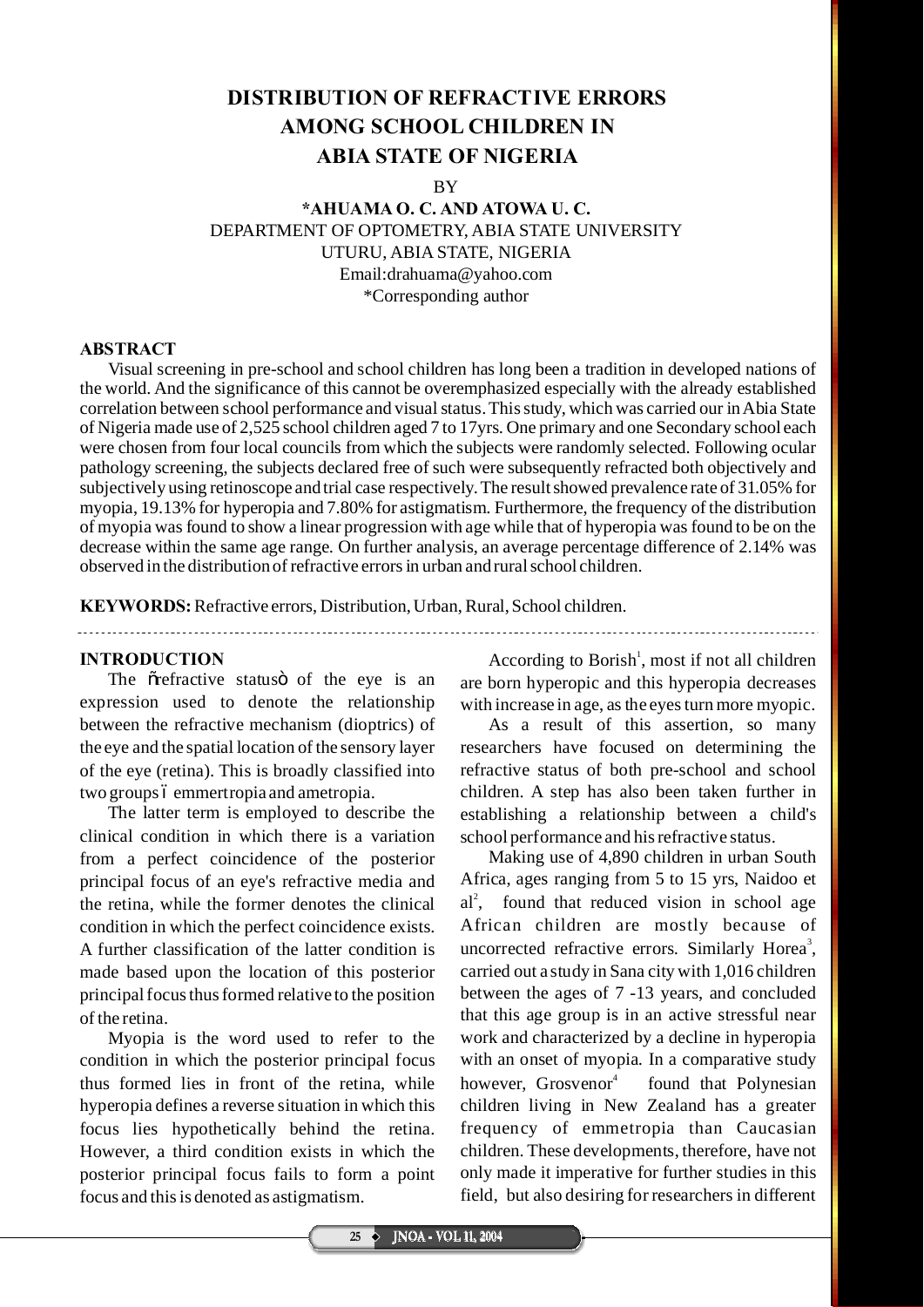parts of the globe to establish their own norms. This study, therefore, was geared towards determining the distribution of refractive errors among WestAfrican school children.

#### **MATERIALS AND METHODS**

The subjects were selected from one primary and one secondary school from four local councils in Abia State, namely-Aba, Umuahia, Isiala Ngwa and Ikwuano. These students who were randomly selected numbered 2,525, had normal ocular health and within the age rnag of 7-17yrs.

For each subject, a comprehensive case history was taken following which the habitual visual acuity was taken for both far and near distances using the Snellen acuity chart. Subsequently, normal ocular health was ascertained using the retinoscope (working distance of  $+1.50D$ ). Similarly the prescription so obtained was subjectively refined using the trial lenses.

#### **RESULTS**

The result showed that out the 2,525 subjects, 1,062 subjects (42.02%) were emmetropic while 1,462 (57.98%) were ametropic. Table 1 below presents a summary of the gross distributions of the refractive errors among the subjects in the urban and rural areas.

Similarly, a concise prevalence of the age distribution of the refractive errors was made in table 2 while table 3 depicts the distribution of the different refractive errors in primary and secondaryschools.

On analysis, myopia was found to have the highest prevalence (31.05%) followed by hyperopia (19.13%) while astigmatism was the least prevalent (7.80%).

#### **DISCUSSION**

From the result of this study, myopia was the most prevalent refractive error among school children in Abia State. 31.05%, followed by hyperopia 19.13%, with astigmatism being the least prevalent (7.8%)

Notably, the observed increase in both frequency and prevalence of myopia was in line with the observations of African children elsewhere<sup>3</sup>. This frequency affects 65% of children

between 12-17 yrs. However, when compared with the reports of recent surveys of other racial groups, Garner, et al<sup>5</sup> reported 0.77% frequency of myopia among Vanuatu school children age 6-7 yrs even as Junghans<sup>6</sup> found an increase in the prevalence of myopia greater than -0.50D from 1% at 4 years to 8.3% at 12 years in Sydney.

Conversely, the observed frequency for hyperopia follows a reverse pattern to that of myopia. This appears relatively high in 7 year oldsubjects (26%; although about 60% of these cases were below +1.00D) while in 17-year old subjects; the observed frequency was 5%. When compared to the finding of Duke Elder<sup>7</sup>,  $50\%$ hyperopia for 16-year old subjects; the current subjects showed low prevalence of hyperopia. Similarly, the earlier study of Nnadozie<sup>8</sup>, which reported astigmatism as the most common refractive error in school children in Nigeria was is in sharp contrast of the current observation, which showed astigmatism to be least prevalent, notably, while the former study was based on self óselected subjects, the latter (current study) was based on a random selection of subjects. In agreement with Arnold<sup>9</sup>, astigmatism changed little with age when compared to myopia and hyperopia.

Finally, the difference in the distribution of refractive errors between urban and rural school children was in harmony with earlier observations by Lin et al<sup>10</sup> using school children in Taiwan. He found myopia and astigmatism to be higher in the urban group with percentage differences of 2.46% and 0.75% respectively with hyperopia being higher in the rural group, 3.21% on the average, the current difference in refractive errors between the two groups was 2.14%. And noting that urban children have greater access to computers, television, better libraries and regular electricity supply which could also motivate more night reading may make an acceptable explanation for this.

However, it is the recommendation of the researcher that the effects of environmental factors on the distribution of refractive errors be assessed.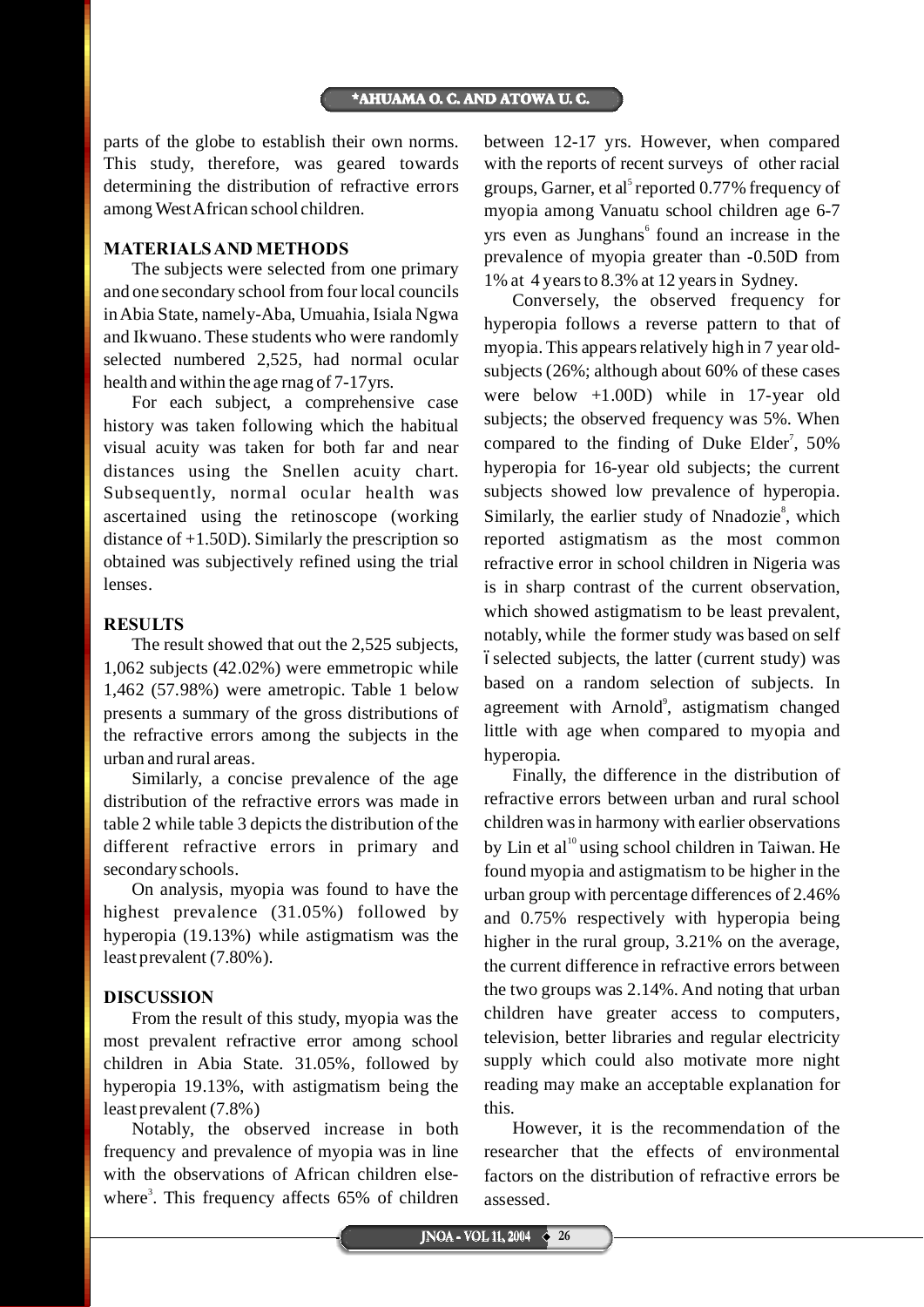#### \*AHUAMA O. C. AND ATOWA U. C.

| Refractive  | <b>Total</b> |               | Urban |               | <b>Rural</b> |       |
|-------------|--------------|---------------|-------|---------------|--------------|-------|
| errors      | No.          | $\frac{0}{0}$ | No.   | $\frac{6}{9}$ | No.          | $\%$  |
| Emmetropia  | 1061         | 42.02         | 531   | 21.03         | 530          | 20.99 |
| Myopia      | 784          | 31.05         | 410   | 8.63          | 374          | 14.81 |
| Hyperopia   | 483          | 19.13         | 218   | 8.63          | 265          | 10.50 |
| Astigmatism | 197          | 7.80          | 104   | 4.12          | 93           | 3.68  |
| Total       | 2,525        | 100           | 1,263 | 50.02         | 1,262        | 49.98 |

## **TABLE 1: PREVALENCE OF REFRACTIVE ERRORS**

### **TABLE 2: AGE DISTRIBUTION OF REFEACTIVE ERRORS**

| Age   | <b>Myopia</b>  |               | <b>Astigmatism</b> |        | <b>Hyperopia</b> |               |
|-------|----------------|---------------|--------------------|--------|------------------|---------------|
|       | N <sub>0</sub> | $\frac{0}{0}$ | N <sub>0</sub>     | $\%$   | N <sub>0</sub>   | $\frac{6}{6}$ |
| 7     | 11             | 1.40          | 127                | 26.29  |                  | 0.51          |
| 8     | 15             | 1.91          | 68                 | 14.089 | $\theta$         | 0.00          |
| 9     | 14             | 5.23          | 79                 | 16.36  | $\overline{2}$   | 1.02          |
| 10    | 53             | 6.76          | 62                 | 12.84  | $\overline{4}$   | 2.83          |
| 11    | 67             | 8.55          | 30                 | 6.21   | 19               | 9.64          |
| 12    | 83             | 10.59         | 27                 | 5.50   | 20               | 10.15         |
| 13    | 91             | 11.61         | 18                 | 3.73   | 18               | 9.13          |
| 14    | 100            | 12.61         | 21                 | 4.35   | 29               | 14.72         |
| 15    | 91             | 11.61         | 9                  | 1.86   | 29               | 14.72         |
| 16    | 114            | 14.54         | 16                 | 1.31   | 39               | 19.78         |
| 17    | 118            | 15.05         | 25                 | 5.18   | 36               | 18.24         |
| Total | 784            | 100           | 483                | 100    | 197              | 100           |

## **TABLE 3: DISTRIBUTION OF REFRACTIVE ERRORS IN PRIMARY AND SECONDARY SCHOOL**

|                       | <b>Hyperopia</b> | <b>Myopia</b> | <b>Astigmatism</b> | Total     |
|-----------------------|------------------|---------------|--------------------|-----------|
| Junior Primary        | 195 (87.83%)     | 26            |                    | 222       |
| $(1-3)$               |                  | $(11.71\%)$   | $(0.46\%)$         | $(100\%)$ |
| <b>Senior Primary</b> | 171 (47.89)      | 161 (45.09%)  | 25                 | 357       |
| $(4-6)$               |                  |               | $(7.00\%)$         | $(100\%)$ |
| Junior Sec. JSS       | 66 (13.66%)      | 278 (67.32%)  | 67                 | 407       |
| $(1-3)$               |                  |               | $(16.46\%)$        | $(100\%)$ |
| Senior Sec. SS        | 50 (10.48%)      | 323 (67.71%)  | 104 (21.80%)       | 477       |
| $(1-3)$               |                  |               |                    | $(100\%)$ |